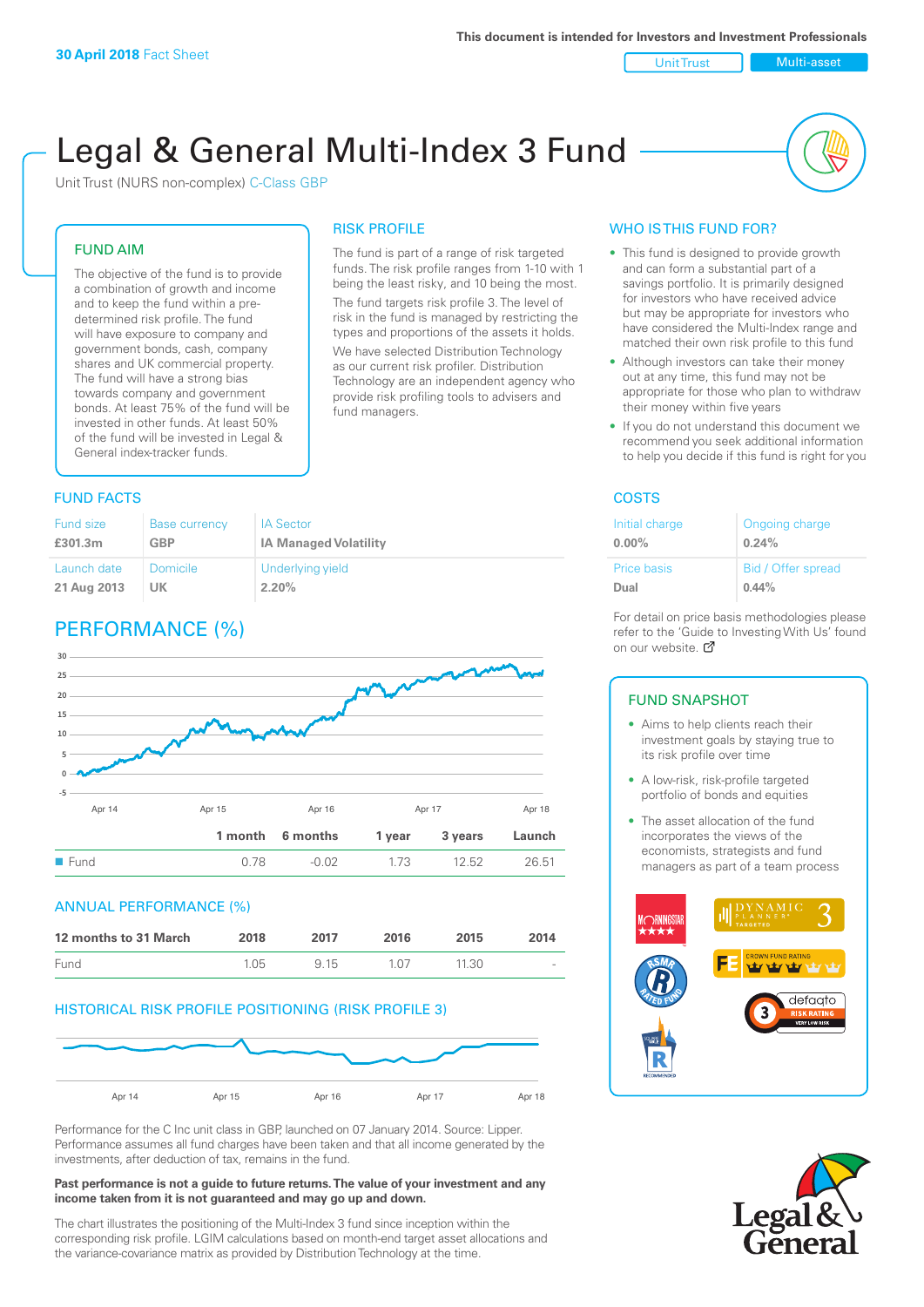## Legal & General Multi-Index 3 Fund

Unit Trust (NURS non-complex) C-Class GBP

## PORTFOLIO BREAKDOWN

All data source LGIM unless otherwise stated. Totals may not sum due to rounding.





#### FUND MANAGERS

The fund managers have responsibility for managing the multi-index fund range. They are part of the Multi-Asset Funds (MAF) team in LGIM. This team focuses on designing and managing multi-asset funds that are tailored to match the specific objectives of various client types. The team sits within a wider Asset Allocation team which combines both depth of experience with a broad range of expertise from different fields, including fund management, investment consulting and risk management roles.

## TOP 10 HOLDINGS (%)

| <b>LGIM Sterling Liquidity Fund Class 1</b>                      | 11.5 |
|------------------------------------------------------------------|------|
| L&G Global Inflation Linked Bond Index Fund                      | 10.8 |
| L&G All Stocks Gilt Index Trust                                  | 9.6  |
| L&G Sterling Corporate Bond Index Fund                           | 9.4  |
| L&G Short Dated Sterling Corporate Bond Index Fund               | 7.9  |
| <b>LGIM Global Corporate Bond Fund</b>                           | 7.6  |
| L&G Emerging Markets Government Bond (US\$) Index Fund           | 5.9  |
| <b>L&amp;G UK Property Fund</b>                                  | 4.4  |
| L&G Emerging Markets Government Bond (Local Currency) Index Fund | 4.3  |
| L&G US Index Trust                                               | 4.2  |